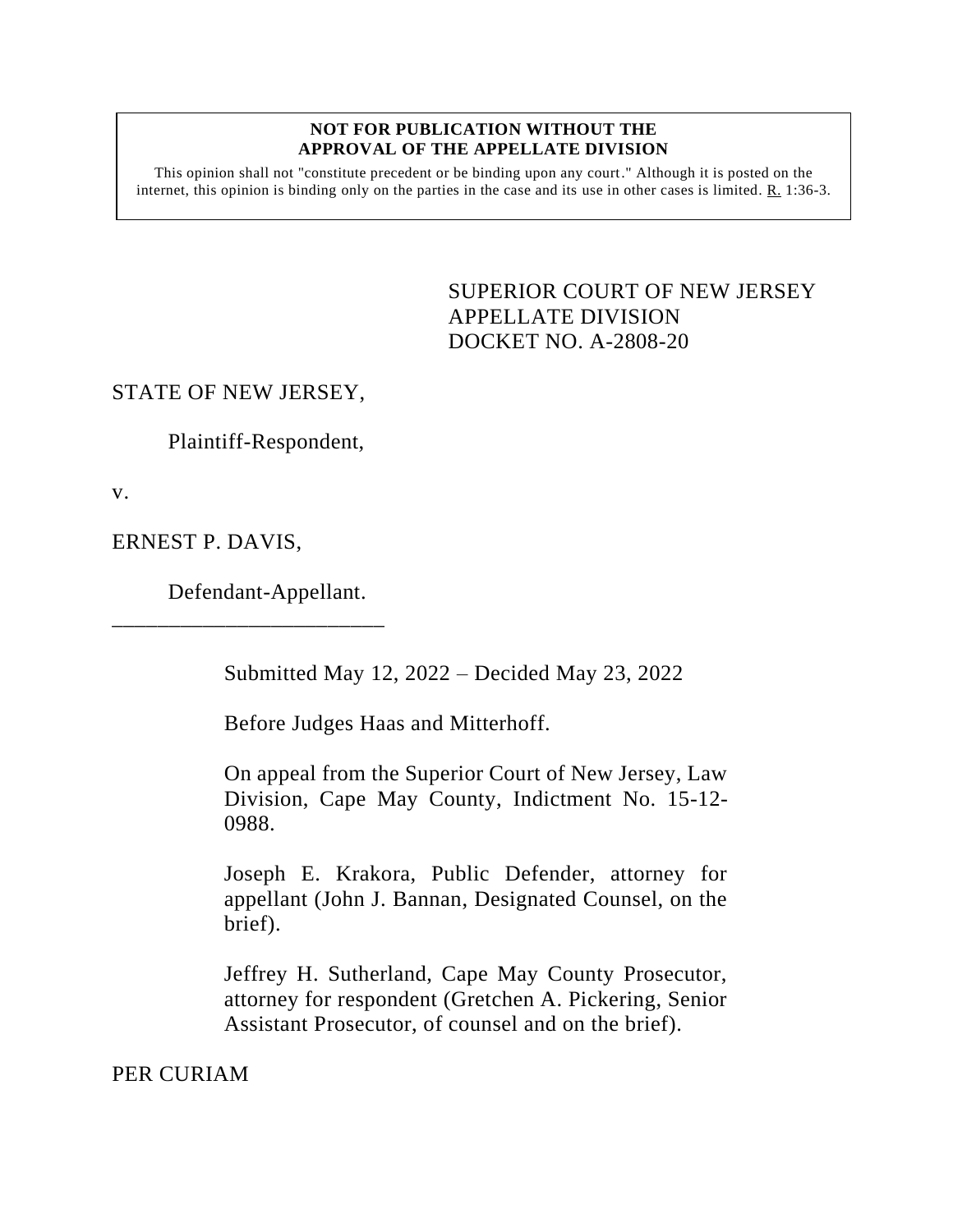Defendant Ernest P. Davis appeals from the February 17, 2021 Law Division order denying his petition for post-conviction relief (PCR) without an evidentiary hearing. We affirm.

We set forth the pertinent procedural history and facts of this matter in our prior opinion on defendant's direct appeal of his convictions and sentence. State v. Davis, No. 0934-17 (App. Div. Sept. 12, 2019) (slip op. at 3-7). We incorporate that discussion by reference here and recite only the most salient facts from the record.

Defendant and his girlfriend spent the day on defendant's boat, which was docked in Lower Township. Id. at 5. They left the boat once to buy beer, but were on the boat from early afternoon until approximately 10:30 p.m. Ibid. The couple drank and watched television. Ibid. The night was stormy, with heavy rain and wind. Ibid.

Defendant and his girlfriend began to argue when she refused to have sex with him. Ibid. As the evening progressed, defendant repeatedly threatened to kill his girlfriend. Ibid. She remained on the boat but after defendant brought out his shotgun and pointed it at her face, she called and texted her sister to come and pick her up at the dock. Id. at 5-6.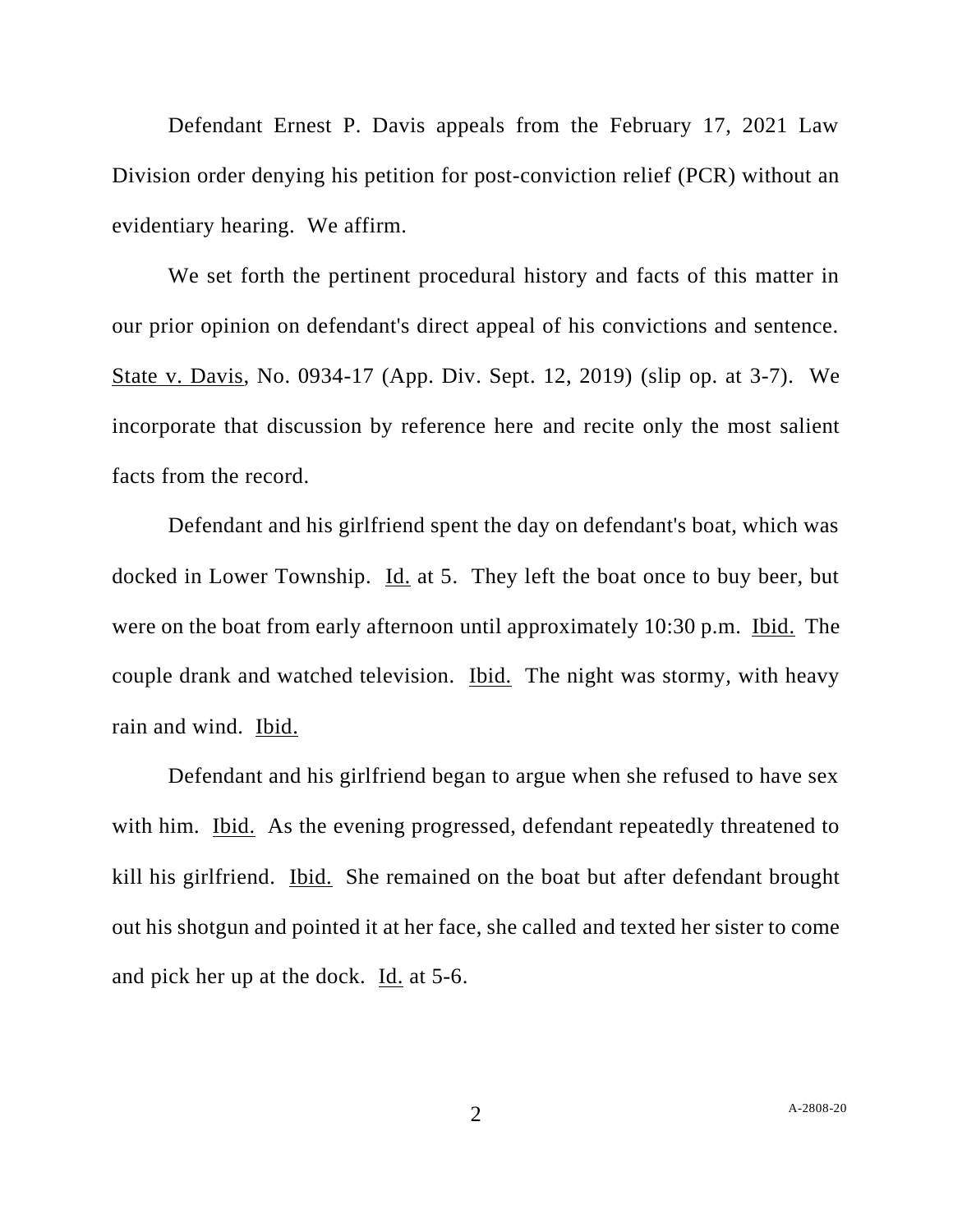When defendant's girlfriend tried to leave the boat by climbing over a rail onto a neighboring craft, defendant shot her foot off of her left leg.  $\underline{Id}$  at 6.<sup>1</sup> The girlfriend screamed, and defendant kissed her on the forehead, said he was sorry, and left. Ibid. Defendant went to the neighboring boat and asked the owner to help him get rid of the shotgun. Ibid. The owner refused. Ibid. The police later recovered the shotgun in the water behind the neighboring boat. Id. at 7.

A jury found defendant guilty of first-degree attempted murder, N.J.S.A.  $2C:5-1(a)(1)$  and  $2C:11-3(a)(1)$  (count one); second-degree aggravated assault, N.J.S.A. 2C:12-1(b)(1) (count two); second-degree possession of a shotgun for an unlawful purpose, N.J.S.A. 2C:39-4(a) (count three); and third-degree hindering apprehension, N.J.S.A. 2C:29-3(b) (count four). Id. at 3-4. Following a bench trial, the judge acquitted defendant of second-degree certain persons not to have firearms, N.J.S.A. 2C:39-7. Ibid. The judge merged count two into count one and sentenced defendant to an extended term of thirty-eight years in prison, subject to the No Early Release Act, N.J.S.A. 2C:43-7.2. Id. at 4. The judge imposed concurrent terms on counts three and four. Ibid. We affirmed

<sup>&</sup>lt;sup>1</sup> Doctors later had to amputate the girlfriend's left leg from her calf down. *Ibid.*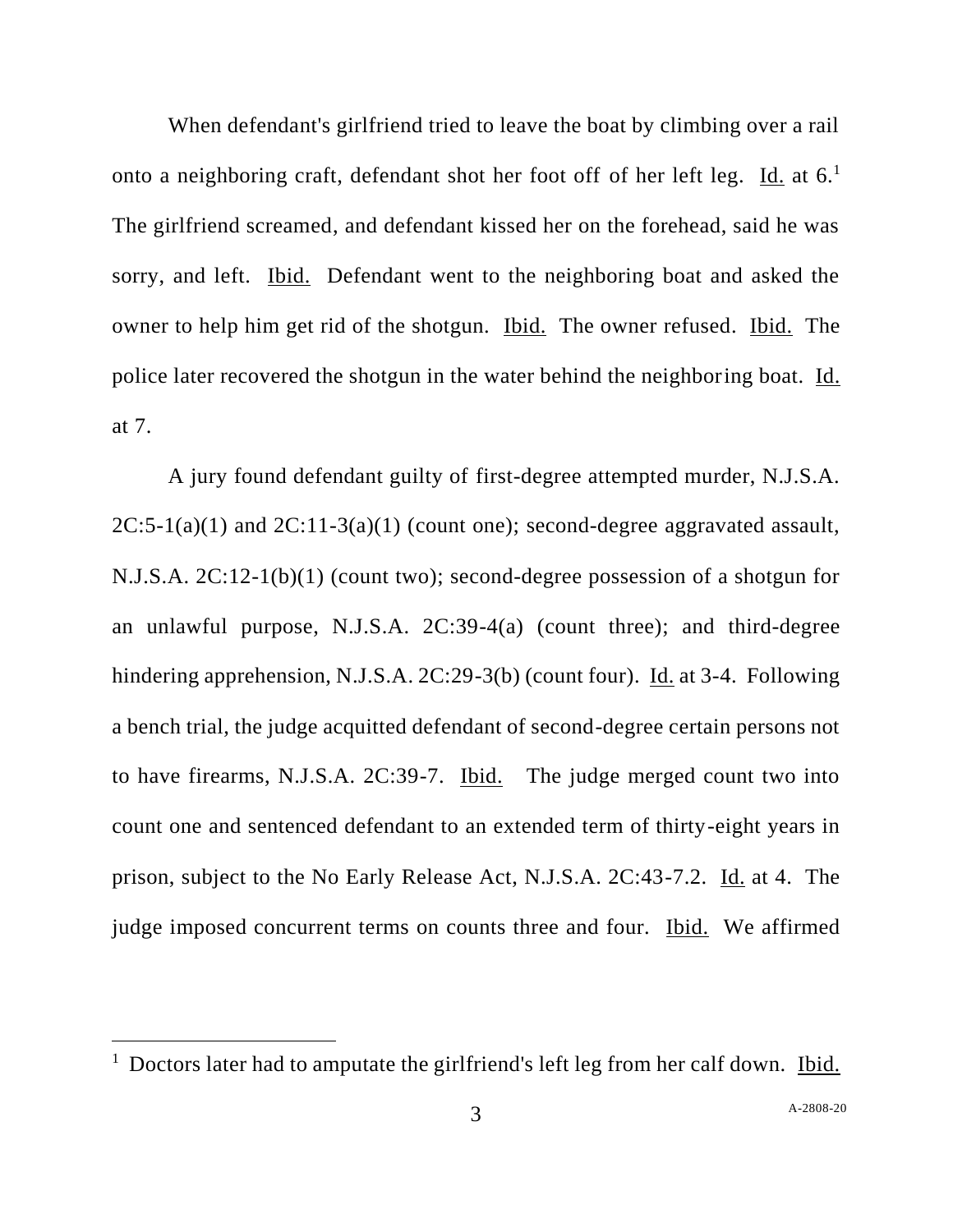defendant's convictions and sentence on direct appeal, id. at 3, and the Supreme Court denied certification. State v. Davis, 240 N.J. 556 (2020).

Defendant raised a number of arguments in his PCR counsel's brief and in his pro se supplemental brief. However, he addresses only three of them in this appeal.

First, defendant argued his trial attorney failed to object to the trial judge's jury instruction on the attempted murder charge. Defendant claimed he did not intend to kill his girlfriend because did not shoot her in a "vital part" of her body, but instead aimed the shotgun at "a non-vital part of the body, [the] victim's lower leg." Defendant asserts his attorney should have asked the judge to include an instruction that the jury should infer that defendant only intended to injure defendant, rather than to kill her.

The trial court found this argument lacked merit. The court noted the trial judge followed the model jury charge for attempted murder, which specifically permits the jury to "consider the weapon used and the manner and circumstances of the attack." Model Jury Charges (Criminal), "Attempted Murder (N.J.S.A. 2C:5-1 and  $2C:11-3(a)(1)$ " (approved Dec. 7, 1992). In addition, the court found that "a specific jury instruction in connection to aiming a deadly weapon at a non-vital body part is not explicitly contained in the Model Charges, nor is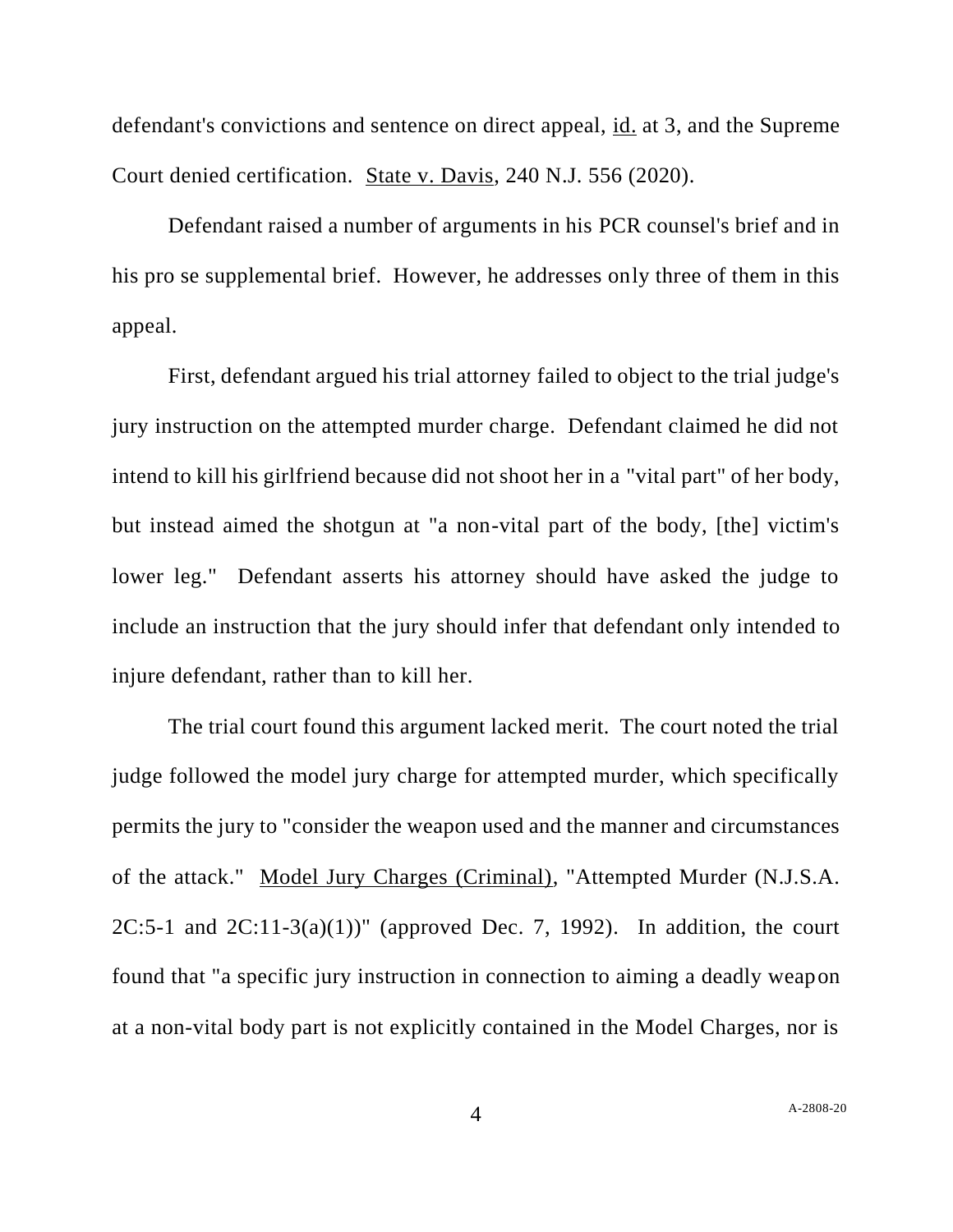one recognized under New Jersey case law." Therefore, the court determined defendant's trial attorney was not ineffective by failing to request this instruction.

Second, defendant argued his trial and appellate attorneys were ineffective because they did not argue that the evidence was insufficient to support his conviction for attempted murder. Defendant asserted he shot is girlfriend in the leg and, therefore, the State failed to prove he intended to cause her death.

The trial court rejected this contention. The court found "the case against [d]efendant presented at trial was very strong." Defendant's girlfriend testified that defendant repeatedly threatened to kill her throughout the afternoon and evening, and he pointed the shotgun at her face. Defendant shot the victim as she was trying to escape over the rail of the boat. The victim also told her sister to come get her because she was feared for her life due to defendant's threats. Defendant did not assist his girlfriend after he shot her foot off; instead, he said goodbye, left the boat, and got rid of his shotgun. Because there was ample evidence in the record supporting the jury's verdict, the court concluded defendant's trial and appellate attorneys were not required to challenge the sufficiency of the evidence.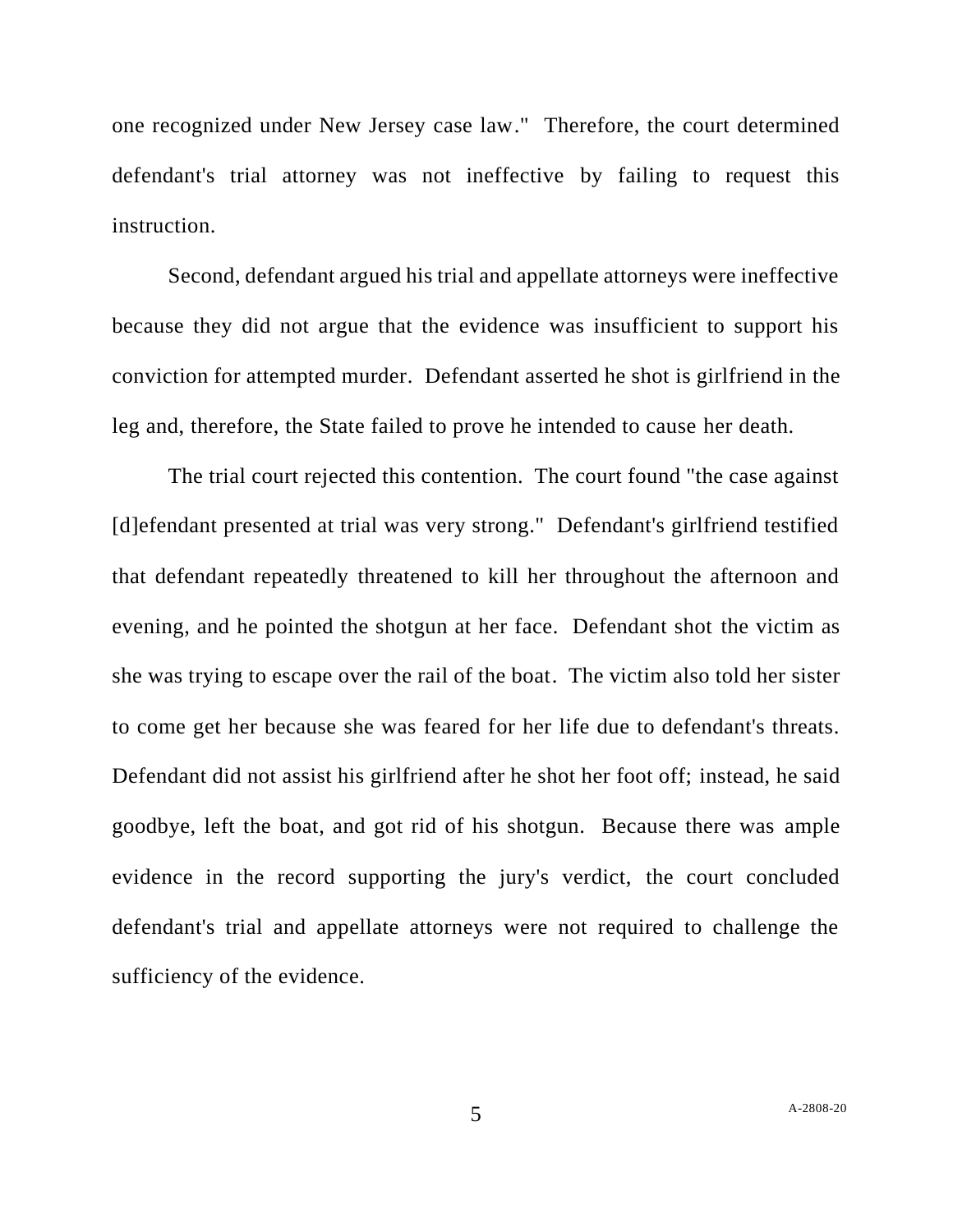In his third argument, defendant argued his trial counsel erred by failing to raise an intoxication defense. The trial court found this argument also lacked merit. A voluntary intoxication defense can only succeed "if there exists a 'rational basis for the conclusion that [the] defendant's "faculties" were so "prostrated" that he or she was incapable of forming' the requisite intent." State v. Bauman, 298 N.J. Super. 176, 194 (App. Div. 1997) (quoting State v. Mauricio, 117 N.J. 402, 418-19 (1990)). "Among the factors pertinent to this issue are included the quantity of the intoxicant consumed, the period of time involved, the defendant's ability to recall significant events[,] and his conduct as perceived by others." State v. Johnson, 309 N.J. Super. 237, 266 (App. Div. 1998).

The trial court determined the evidence failed to support defendant's claim he was intoxicated at the time of the shooting. While noting that defendant and the victim were drinking prior to the shooting, the court found

> [d]efendant's conduct before, during[,] and after [the] shooting does not give any credence to [d]efendant's contention that an intoxication defense was appropriate, specifically due to his threats to kill [his girlfriend], his kissing her on the forehead after shooting her, as well as his going to the [neighboring boat] and attempting to get rid of the shotgun.<sup>[]</sup> This conduct shows that [d]efendant was aware enough of his faculties that he knew what he had just done was wrong. Accordingly, [d]efendant has not shown how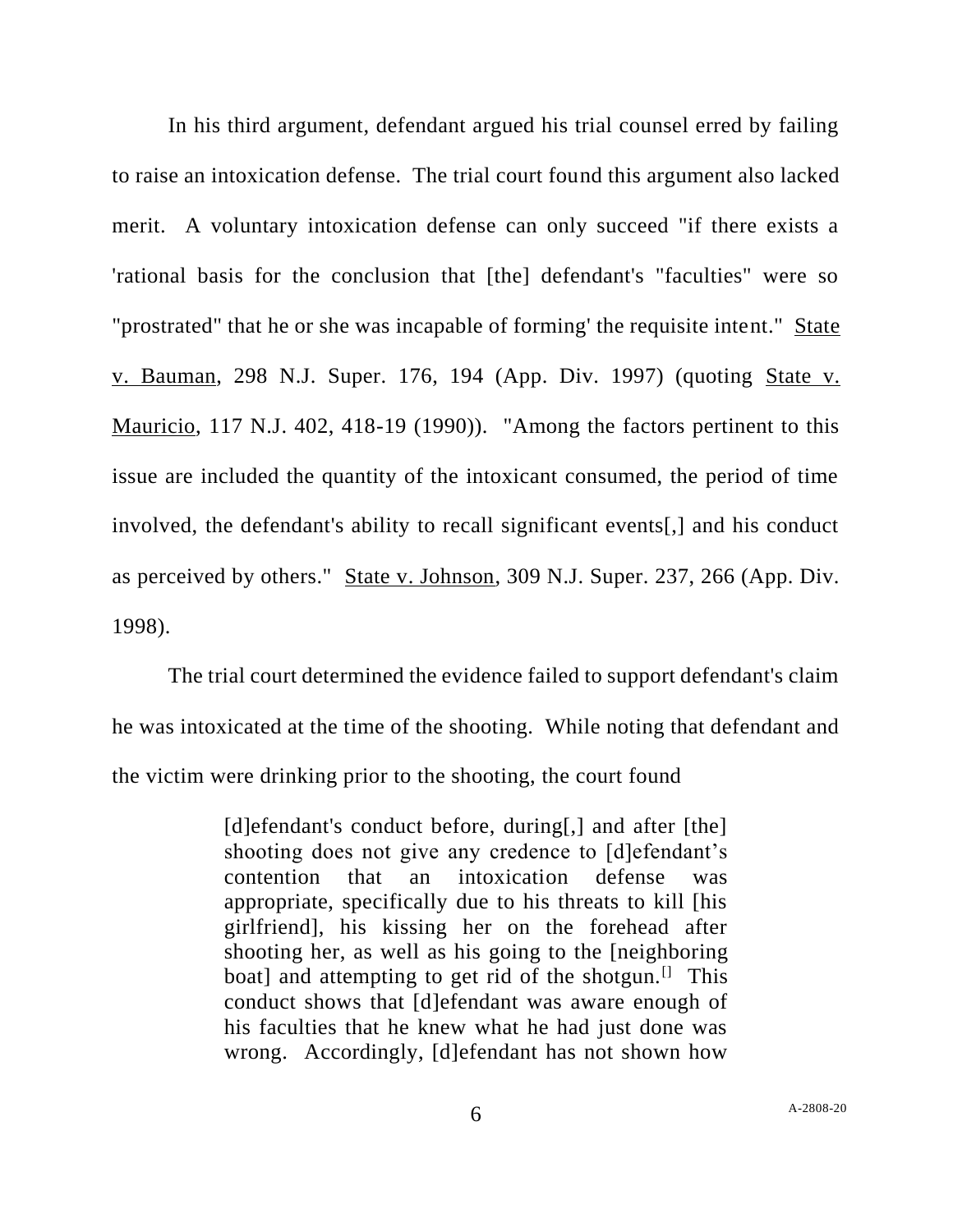trial counsel was deficient in not presenting a defense of intoxication.

On appeal, defendant raises the following contentions:

## POINT I

BECAUSE [DEFENDANT] RECEIVED INEFFECTIVE ASSISTANCE OF COUNSEL, THE PCR COURT ERRED IN DENYING [DEFENDANT'S] PETITION FOR PCR.

- A. Legal Standards Governing Applications for Post-Conviction Relief.
- B. Defense Counsel was Ineffective, For Among Other Reasons, Failing to Object to An Improper Jury Charge and Failing to Raise a Sufficiency of the Evidence Issue on Appeal.
- C. Defense Counsel was Ineffective For Failing to Raise the Overall Unfairness of the Sentence. [(Not Raised Below).]
- D. Defense Counsel was Ineffective For Failing to Object and Seek a Curative Instruction During the Testimony of Kerry Randolph. [(Not Raised Below).]
- E. Defense Counsel was Ineffective For Failing to Object and Seek a Curative Instruction During the State's Closing to the Jury. [(Not Raised Below).]
- F. Defense Counsel was Ineffective For Failing to Request a Jury Charge on the Intoxication Defense.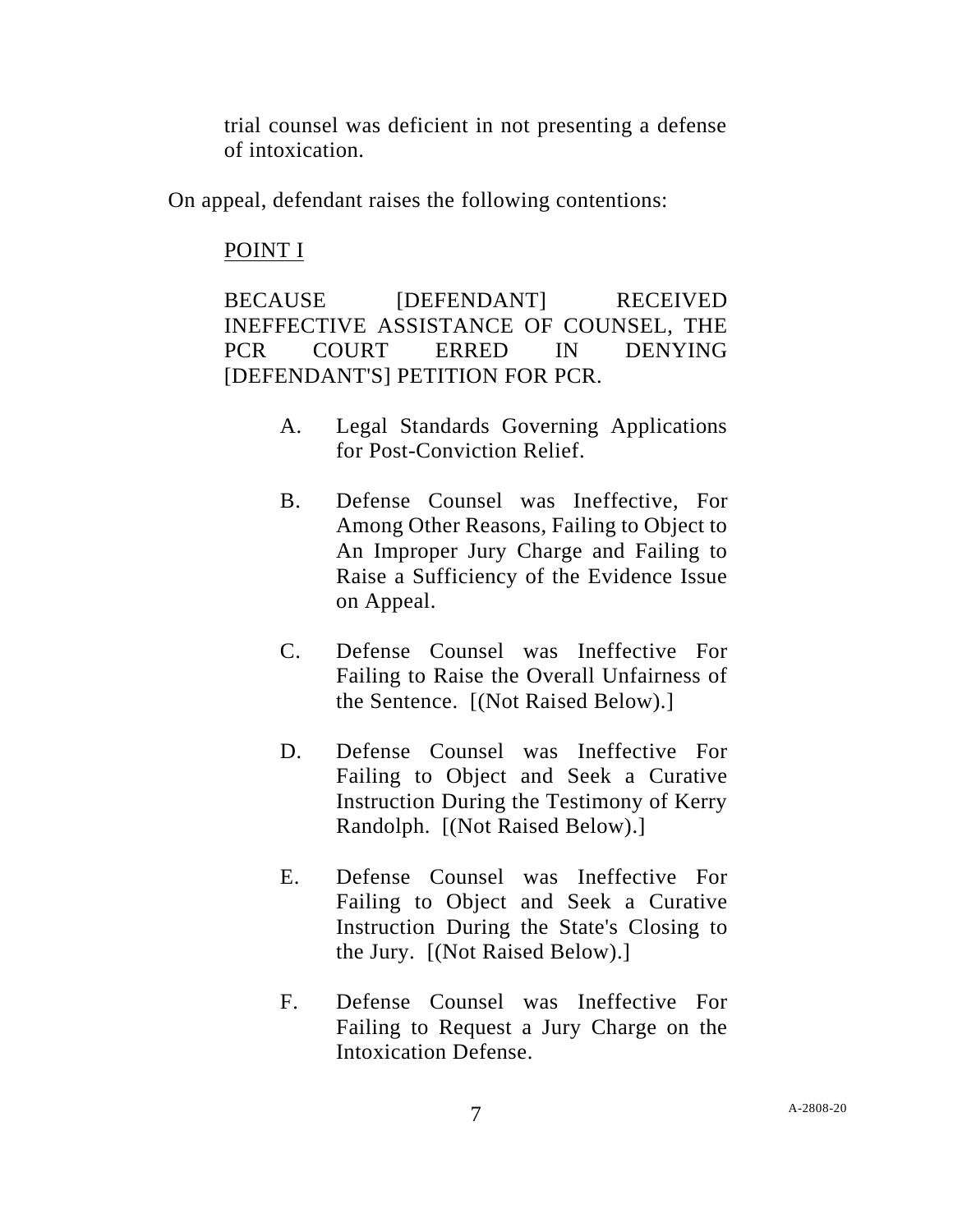## POINT II

IN THE ALTERNATIVE, BECAUSE THERE ARE GENUINE ISSUES OF MATERIAL FACT IN DISPUTE, THE PCR COURT ERRED IN DENYING AN EVIDENTIARY HEARING.

- A. Legal Standards Governing Post-Conviction Relief Evidentiary Hearings.
- B. In the Alternative, [Defendant] is Entitled to an Evidentiary Hearing.

When petitioning for PCR, the defendant must establish, by a preponderance of the credible evidence, that he or she is entitled to the requested relief. State v. Nash, 212 N.J. 518, 541 (2013); State v. Preciose, 129 N.J. 451, 459 (1992). To sustain that burden, the defendant must allege and articulate specific facts that "provide the court with an adequate basis on which to rest its decision." State v. Mitchell, 126 N.J. 565, 579 (1992).

The mere raising of a claim for PCR does not entitle the defendant to an evidentiary hearing and the defendant "must do more than make bald assertions that he was denied the effective assistance of counsel." State v. Cummings, 321 N.J. Super. 154, 170 (App. Div. 1999). Rather, trial courts should grant evidentiary hearings and make a determination on the merits only if the defendant has presented a prima facie claim of ineffective assistance, material issues of disputed facts lie outside the record, and resolution of the issues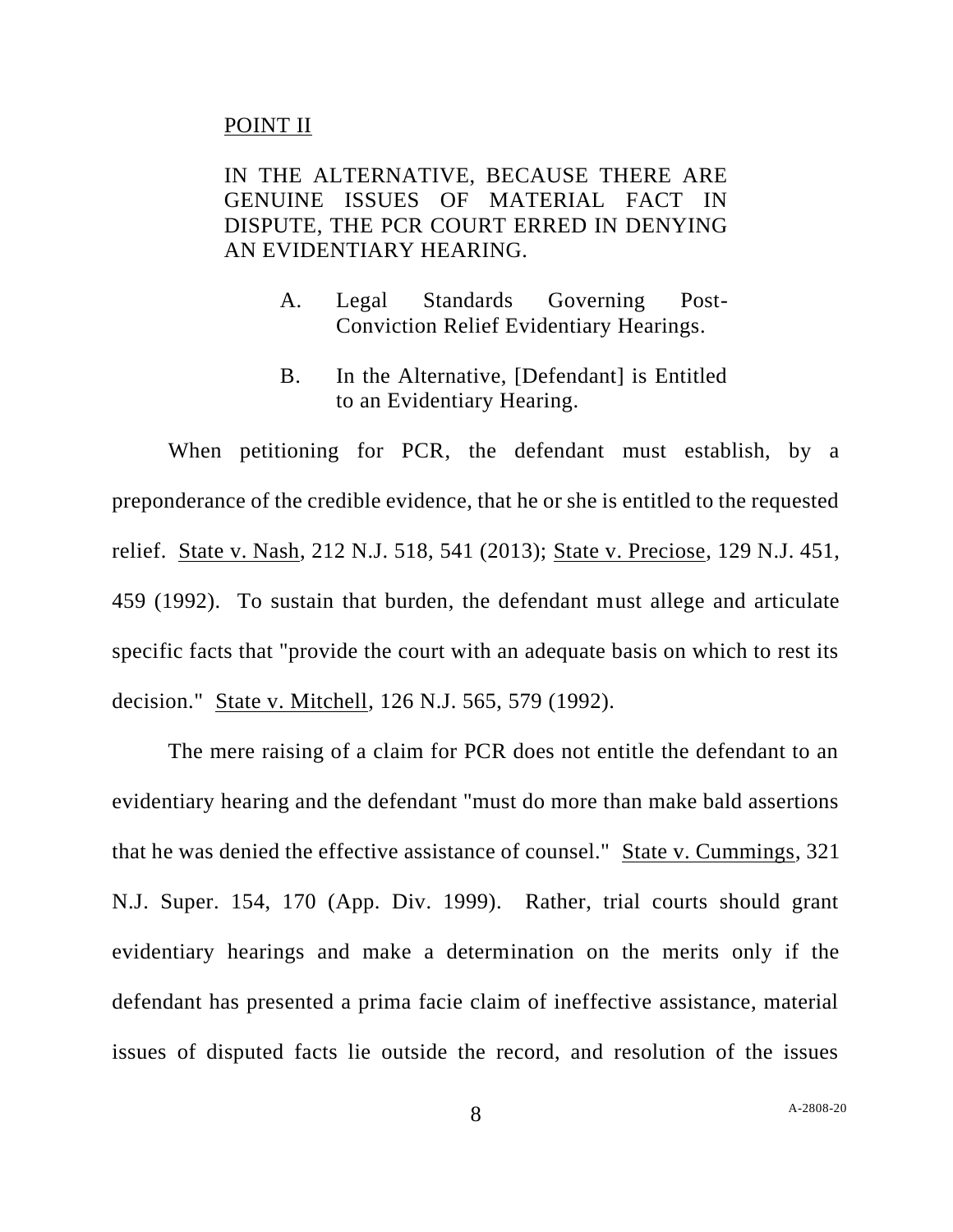necessitates a hearing. R. 3:22-10(b); State v. Porter, 216 N.J. 343, 355 (2013). We review a judge's decision to deny a PCR petition without an evidentiary hearing for abuse of discretion. Preciose, 129 N.J. at 462.

To establish a prima facie claim of ineffective assistance of counsel, the defendant is obliged to show not only the particular manner in which counsel's performance was deficient, but also that the deficiency prejudiced his right to a fair trial. Strickland v. Washington, 466 U.S. 668, 687 (1984); State v. Fritz, 105 N.J. 42, 58 (1987). There is a strong presumption that counsel "rendered adequate assistance and made all significant decisions in the exercise of reasonable professional judgment." Strickland, 466 U.S. at 690. Further, because prejudice is not presumed, Fritz, 105 N.J. at 52, the defendant must demonstrate "how specific errors of counsel undermined the reliability" of the proceeding. United States v. Cronic, 466 U.S. 648, 659 n.26 (1984).

In Points I(B) and I(F), defendant raises the same arguments he presented to the trial court on the propriety of the jury instruction on attempted murder, the sufficiency of the evidence, and the possibility of an intoxication defense. Having considered these contentions in light of the record and the applicable law, we affirm the denial of defendant's PCR petition substantially for the reasons detailed at length in the trial court's written opinion. We discern no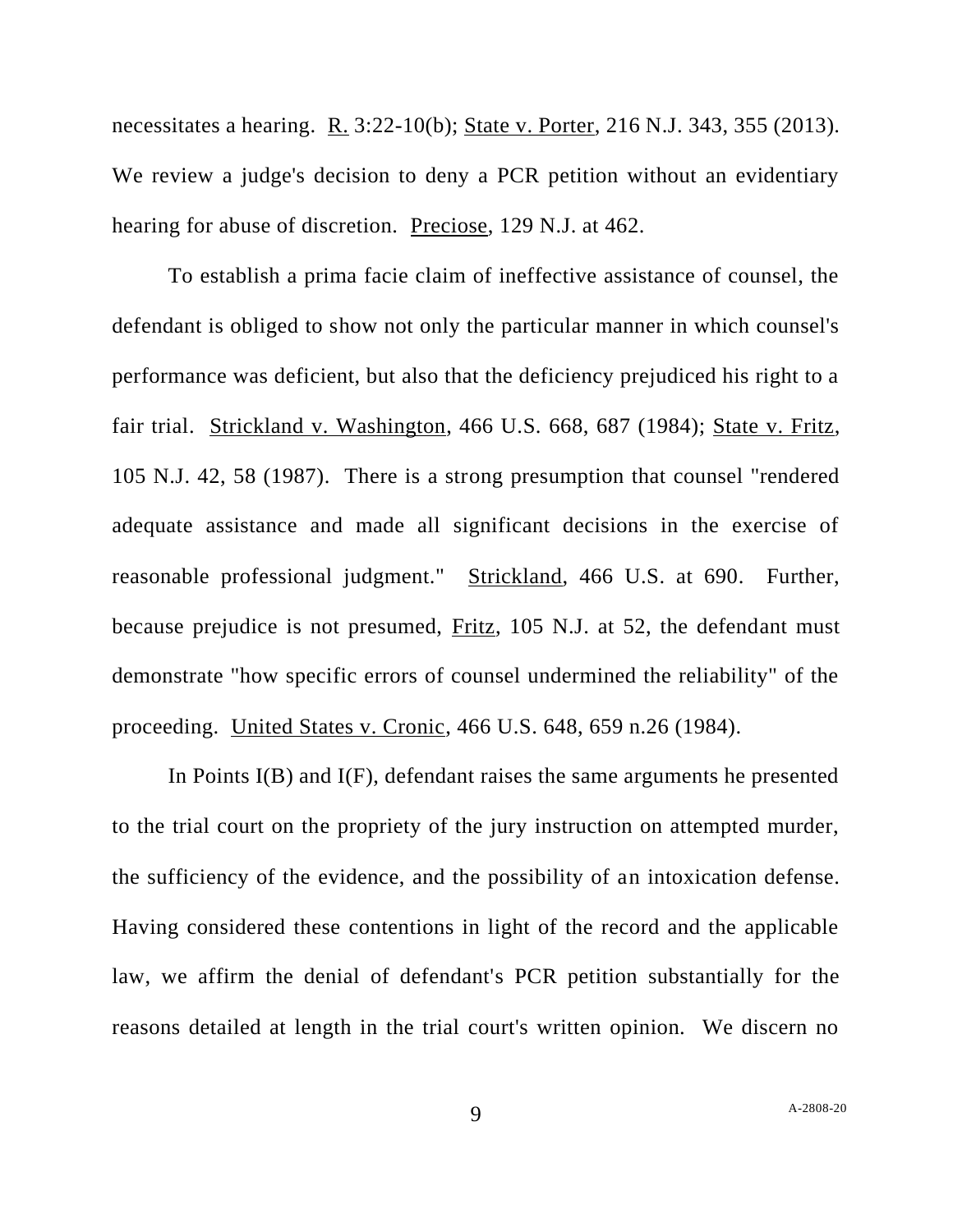abuse of discretion in the court's consideration of the issues, or in its decision to deny the petition without an evidentiary hearing. We are satisfied that the trial and appellate attorneys' performances were not deficient, and defendant provided nothing more than bald assertions to the contrary.

We also reject the arguments defendant presents in Points I(C), I(D), and I(E) because he did not raise any of these contentions before the trial court. "We generally 'decline to consider questions or issues not properly presented to the trial court . . . unless the questions so raised on appeal go to the jurisdiction of the trial court or concern matters of great public interest.'" State v. Marroccelli, 448 N.J. Super. 349, 373 (App. Div. 2017) (quoting State v. Robinson, 200 N.J. 1, 20 (2009)). Neither of these exceptions applies to this case and, therefore, we will not consider defendant's newly minted contentions here.<sup>2</sup>

<sup>&</sup>lt;sup>2</sup> Nevertheless, we note that defendant unsuccessfully challenged his sentence on direct appeal. Davis, slip op. at 14-15. Therefore, there is no basis for his claim in Point I(C) that his trial or appellate attorneys were ineffective for failing to make this claim. Contrary to defendant's contention in Point I(D), the testimony of the victim's sister was fully corroborated by the victim's own testimony that defendant threatened to kill her, and that she feared for her life. Therefore, there was no need for a curative instruction concerning the sister's testimony. Finally, there was no need for the trial judge to issue a sua sponte curative instruction concerning any aspect of the prosecutor's summation. Therefore, defendant's arguments in Point I(E) also lack merit.